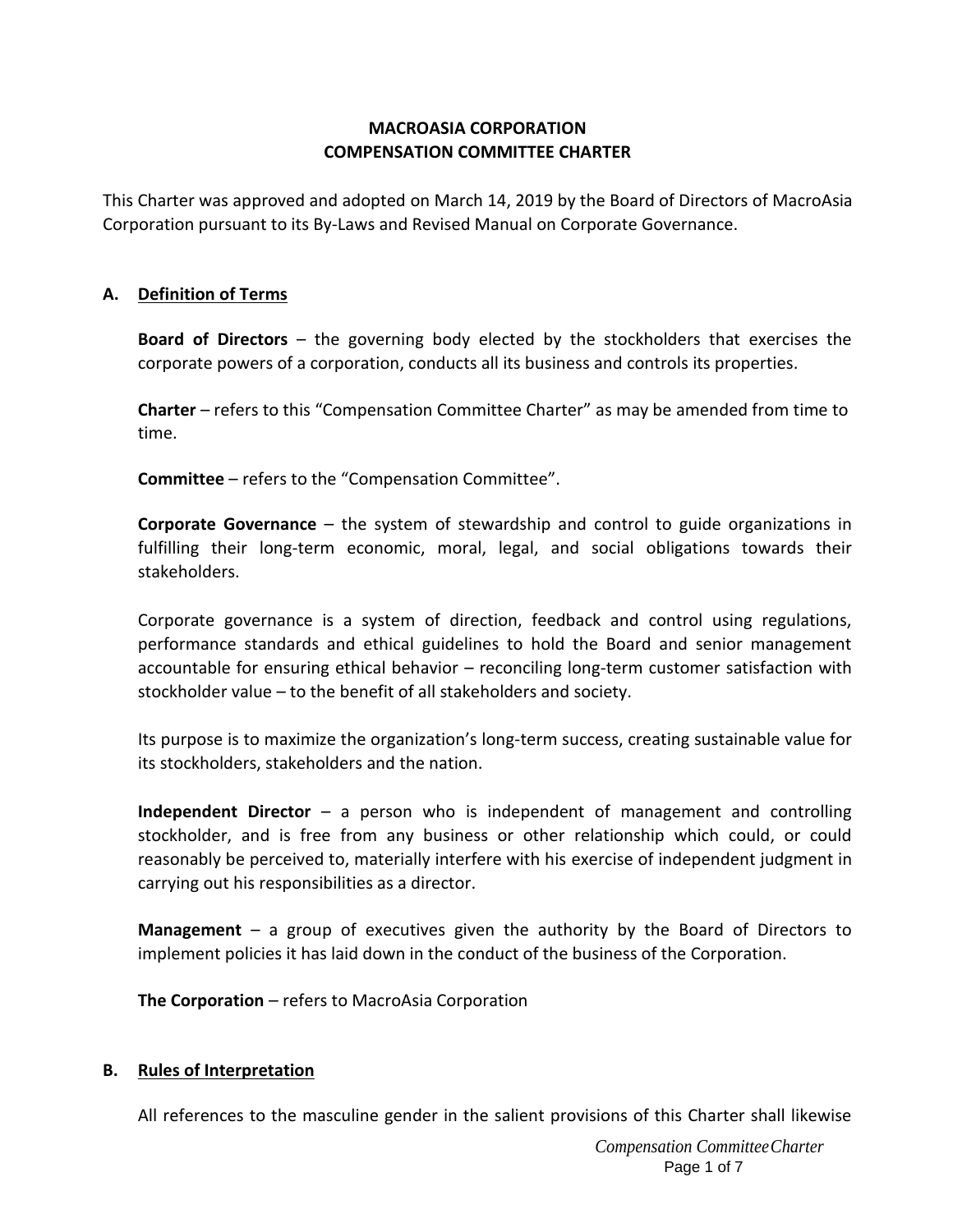cover the feminine gender. Unless the context otherwise requires, words in the singular include the plural, and vice versa.

All doubts or questions that may arise in the interpretation or application of this Charter shall be resolved in favor of promoting transparency, accountability and fairness to the stockholders and investors of the Corporation.

The headings in this Charter are inserted solely for convenience of reference and shall not limit or affect the interpretation of the provisions hereof.

## **C. Committee Structure and Membership**

#### *C.1. Composition*

The Compensation Committee, shall be composed of at least three (3) members, one of whom shall be an Independent Director.

The members of the Compensation Committee, including the Chairman of the Committee shall be appointed and may be removed from the Committee, with or without cause, by the majority vote of the Board of Directors.

## *C.2 Qualification of Committee Members/Chairman*

The Committee Chairman and its members shall possess all the qualifications and have none of the disqualifications for membership in the Board has provided for in the By-Laws and the Revised Manual on Corporate Governance, the Corporation Code, the Securities Regulation Code, and other relevant laws. Moreover, Member(s) who is (are) Independent Directors, must meet the qualifications of Independent Directors set out in the Revised Manual on Corporate Governance.

A Member shall preferably be a Philippine citizen.

#### *C.3 Vacancy*

The office of a Member shall ipso facto be vacated:

- 1. if he resigns his office as a Member;
- 2. if he is removed by a resolution of the Board;
- 3. if he becomes of unsound mind; or
- 4. if he is subsequently disqualified from becoming a Member

A member shall be disqualified from continuing to be such during the remainder of his tenure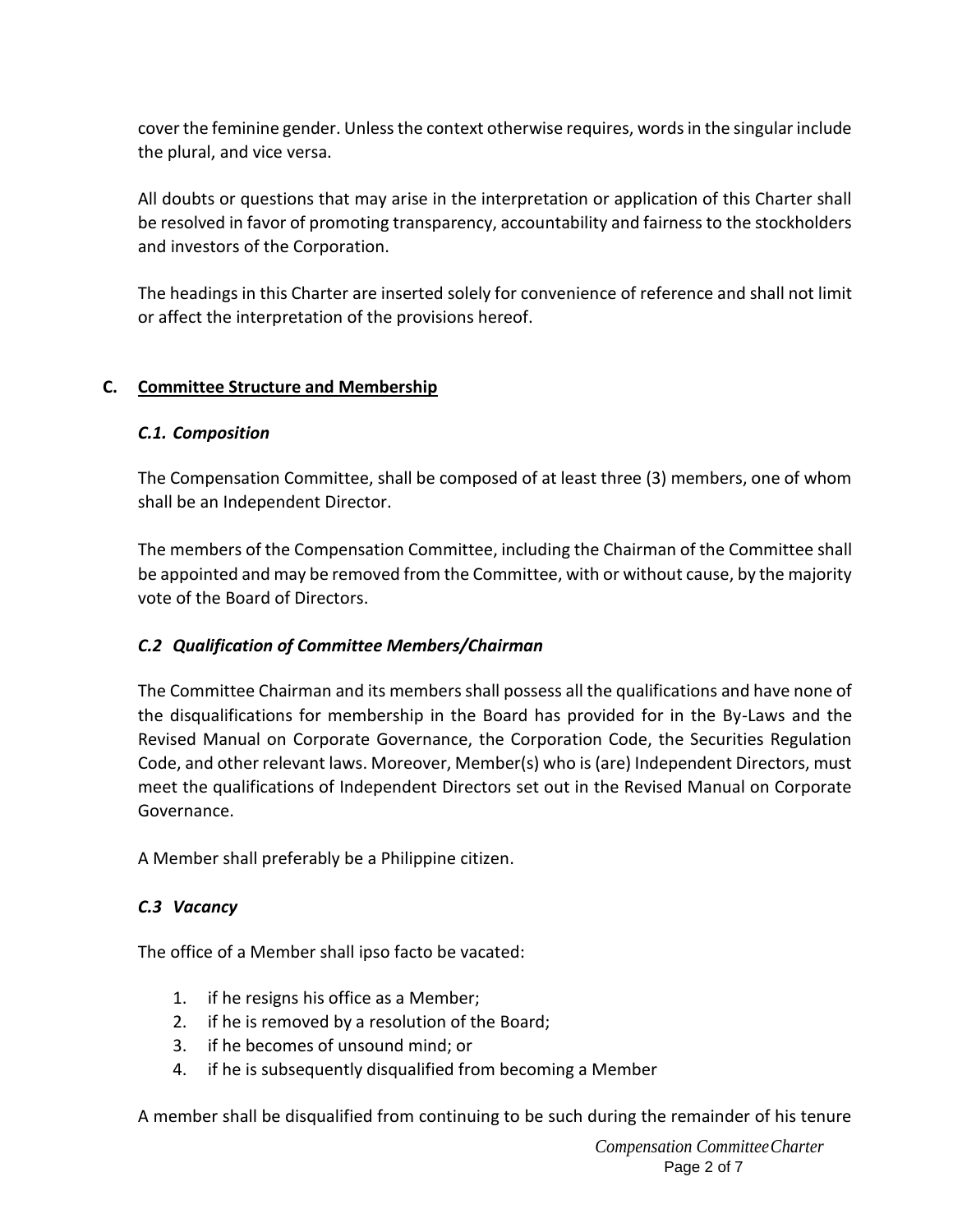if, upon determination by the Board or its Corporate Governance Committee, a member ceases to meet any of the independence criteria set forth in this Charter, or any of the qualifications set forth by the Corporation, or he becomes disqualified from directorship based on any grounds for disqualification set forth by the Corporation.

## *C.4 Delegation of Duties*

The Committee may form subcommittees for any purpose that it deems appropriate and may delegate to such subcommittees or to members of the Corporation's management such power and authority as it deems appropriate; provided, however, that any such subcommittees shall meet all applicable independence requirements; provided, further, that the Committee shall not delegate to persons other than independent directors any functions that are required, under applicable law, regulation, or stock exchange rule, to be performed by independent directors.

# **D. Committee Functions**

The Committee shall have the functions set out hereunder, and such other duties and powers as maybe delegated to the Committee by the Board, subject to such limitations as the Board may determine and notify to the Committee:

- 1. Establish a formal and transparent procedure for developing a policy on executive remuneration and for fixing the remuneration packages of corporate officers and Directors, and provide oversight over remuneration of senior management and other key personnel ensuring that compensation is consistent with the Corporation's culture, strategy and control environment;
- 2. Designate the amount of remuneration, which shall be in a sufficient level to attract and retain Directors and officers who are needed to run the Corporation successfully;
- 3. Establish a formal and transparent procedure for developing a policy on executive remuneration packages of individual Directors, if any, and officers;
- 4. Never allow any Director to decide his or her own remuneration;
- 5. Develop a form on Full Business Interest Disclosure as part of the pre-employment requirements for all incoming officers, which among others compel all officers to declare under the penalty of perjury all their existing business interests or shareholdings that may directly or indirectly be in conflict with the performance of their duties once hired;
- 6. Provide in the Corporation's annual reports, information and proxy statements, a clear, concise and understandable disclosure of compensation of its executive officers for the previous fiscal year and the ensuing year;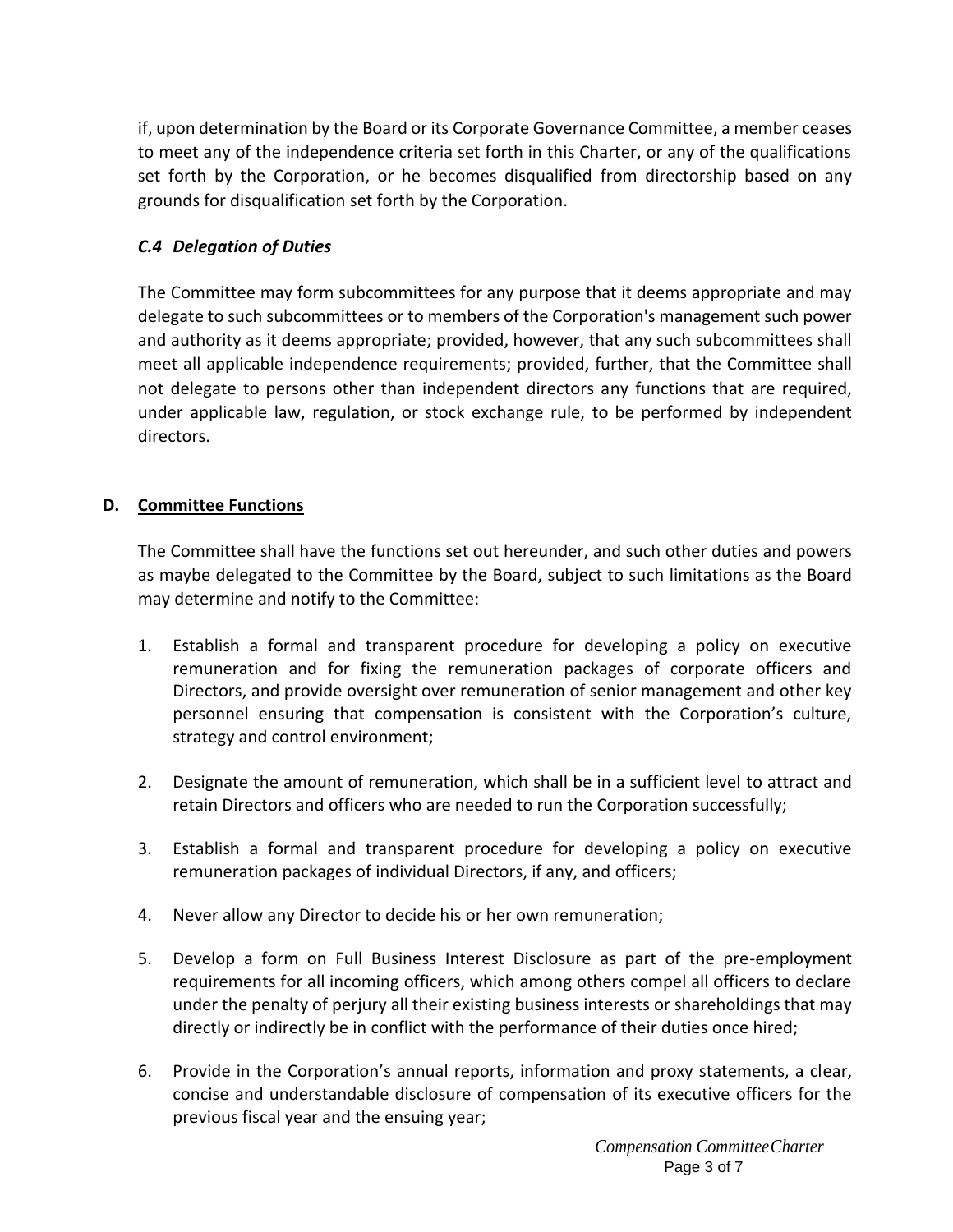7. Review the existing Human Resources Development or Personnel Handbook, to strengthen the provisions on conflict of interest, salaries and benefits policies, promotion and career advancement directives and compliance of personnel concerned with all statutory requirements that must be periodically met in their respective posts.

## **E. Remuneration**

The compensation of officers or executives shall be in accordance with a plan approved by the Board through its Compensation Committee.

The Compensation Committee shall establish formal and transparent procedures for the development of policies on executive remuneration or determination of remuneration levels for individual directors and officers, taking into account the particular needs of the Corporation.

The Corporation's annual report and information and proxy statements shall include a clear, concise and understandable disclosure of all fixed and variable compensation that may be paid, directly or indirectly, to its Directors and top four (4) management officers during the preceding fiscal year.

## *E.1. Remuneration of Directors*

In accordance with the Amended By-laws, the Board of Directors shall determine a level of remuneration for Directors that shall be sufficient to attract and retain qualified and competent Directors and officers. For every regular or special meeting actually attended, each Director shall be paid per diems in such amount as may be determined by the Board of Directors.

Any additional compensation for the Board of Directors shall be in accordance with an equitable plan approved by the Board of Directors following the cap set by the Corporation's By-laws. This variable pay plan for the Board of Directors was implemented starting 2005 in accordance with a performance-based schedule and such additional pay for the Board is contingent entirely on the financial results of the Group. There are no material terms of, nor any other arrangements with regard to compensation as to which directors are compensated, or are to be compensated, directly or indirectly, for any services provided as a director other than those specified in the By-laws.

## *E.2. Remuneration of Executive Officers*

Executive officers' compensation consists of a monthly negotiated salary, a fixed monthly allowance, and 13th month pay. A performance-based incentive plan has also been authorized for officers and staff since 2005, resulting into additional variable pay which may or may not occur in a reporting year, depending on the Corporation's audited results from its operations.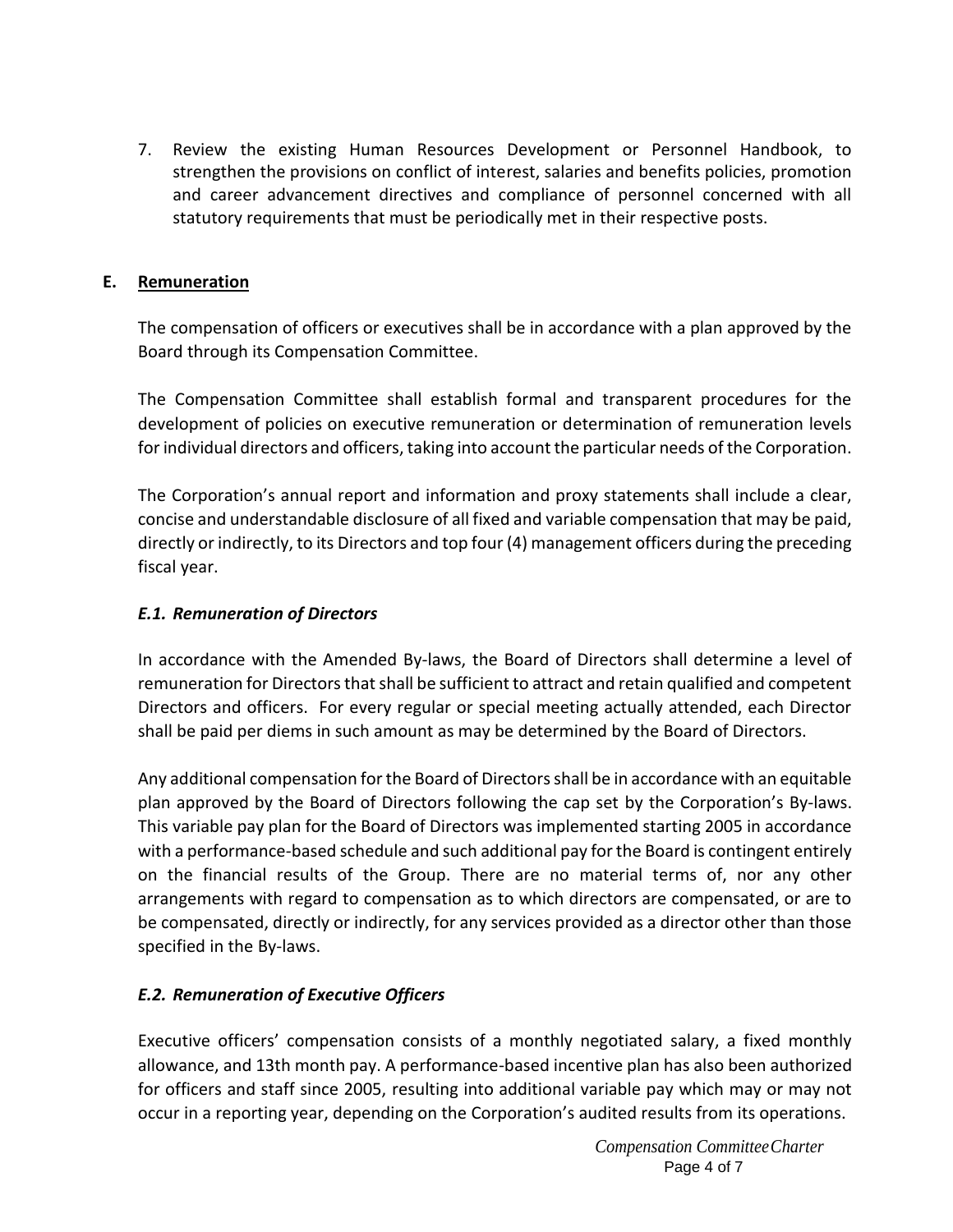There are no other compensatory plans or arrangement with the named executive officers, which results or will result from the resignation, retirement or any other termination of the executive officer's employment with the Corporation and its subsidiaries or from a change-in-control of the Corporation or a change in the named executive officer's responsibilities following a change-in-control.

## **F. Meetings**

The Committee shall meet with the Board at least twice in a year, without the presence of the President or other management team members.

A meeting of the Committee may be called by its chairman or any of its members. In every meeting, a quorum shall be observed, which is at least a majority of the Members are present throughout the meeting. A Committee meeting shall be convened upon notice in writing or electronic notice, at least three days prior to the meeting and specifying the place, date and time of the meeting and the matters to be discussed at the meeting. Notice of a meeting shall be deemed to be duly served upon a Member if it is given to him personally, or sent to him by mail, email, short messaging system, or facsimile transmission to his address or facsimile number, as appropriate.

The Committee may request any officer or employee of the Corporation, or any special counsel or advisor, to attend a meeting of the Committee or to meet with any members of, or consultant to, the Committee.

The Committee may retain any independent counsel, expert or advisor (accounting, financial or otherwise) that the Committee believes to be necessary or appropriate. The Committee may also utilize the services of the Corporation's regular legal counsel or other advisors to the Corporation.

The Committee shall appoint a Secretary who shall prepare minutes of the meeting of the Committee. Minutes of its meetings will be approved by the Committee and maintained on behalf of the Committee. Such records shall be open for inspection by any Member or Advisor upon reasonable prior notice during usual office hours of the Corporation.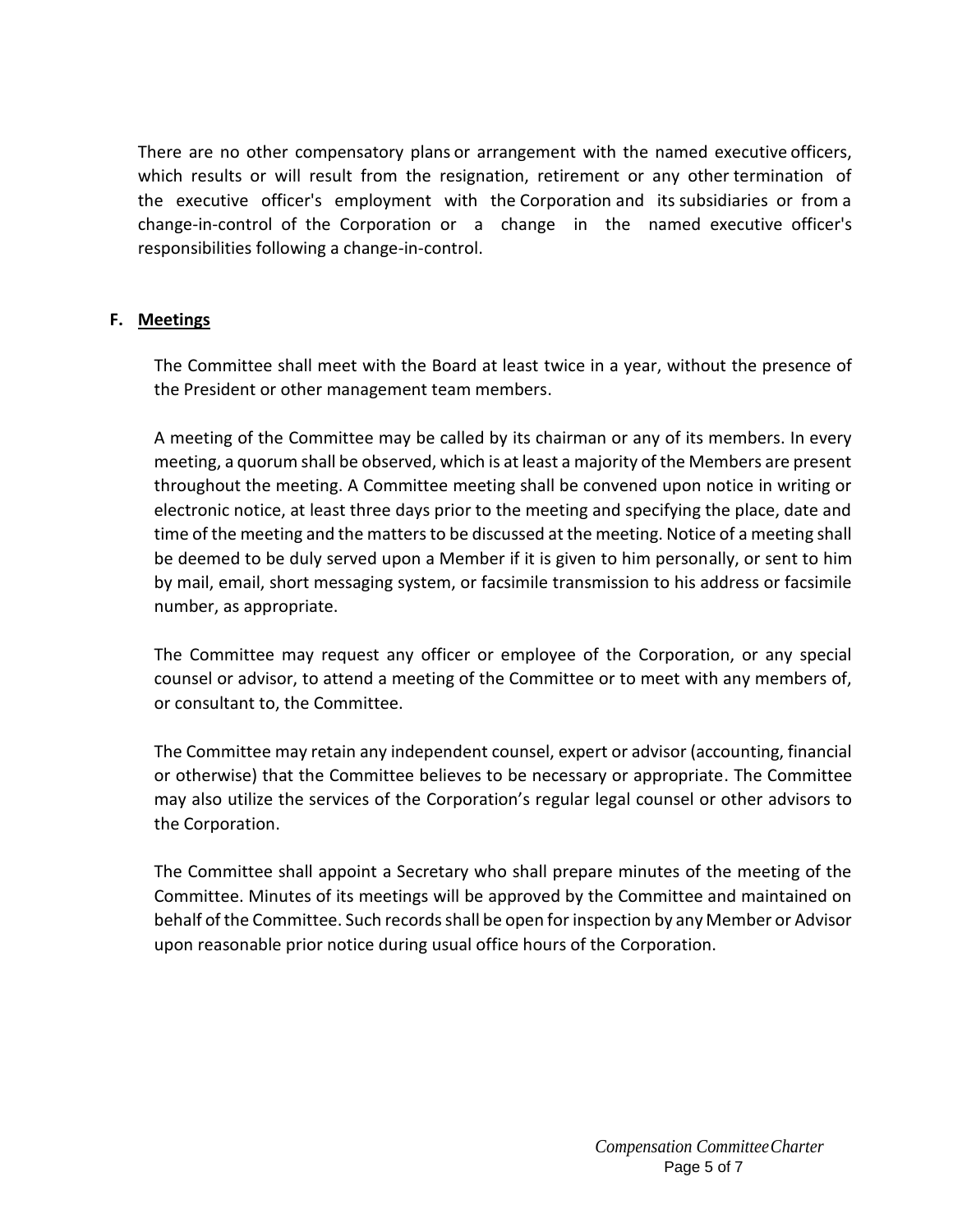# **G. Reporting**

The Committee, through its Chair, shall report to, and review with, the Board of Directors relating to:

- 1. Procedures for developing a policy on executive remuneration;
- 2. Remuneration packages of Corporate officers and Directors;
- 3. Performance-based compensation matters (for the reference year)
	- a. Total Amount of Additional Compensation for Board of Directors ;
	- b. Total Amount of Management and Staff Performance Incentive Pay;
- 4. Policies to be updated on the Human Resources Development or Personnel Handbook, if any; and
- 5. Other compensation matters.

## **H. Performance Evaluation**

To ensure that the Committee will continue to fulfill its responsibilities in accordance with the global best practices, the Committee shall conduct an assessment of its performance through a self‐assessment worksheet that has been prepared based on its responsibilities incorporated in the Revised Manual on Corporate Governance and in this Charter. Compensation Committee shall formulate and implement plans to improve its performance. These shall include attending trainings/seminars intended for the Committee members to keep them updated with the latest corporate best practices, as well as other areas of concerns.

## **I. Charter Review**

The Committee shall review and assess the adequacy of this Charter annually and recommend changes to the Board of Directors when necessary.

This Charter shall not be amended, altered or varied unless such amendment, alternation or variation shall have been approved by a resolution of the Board.